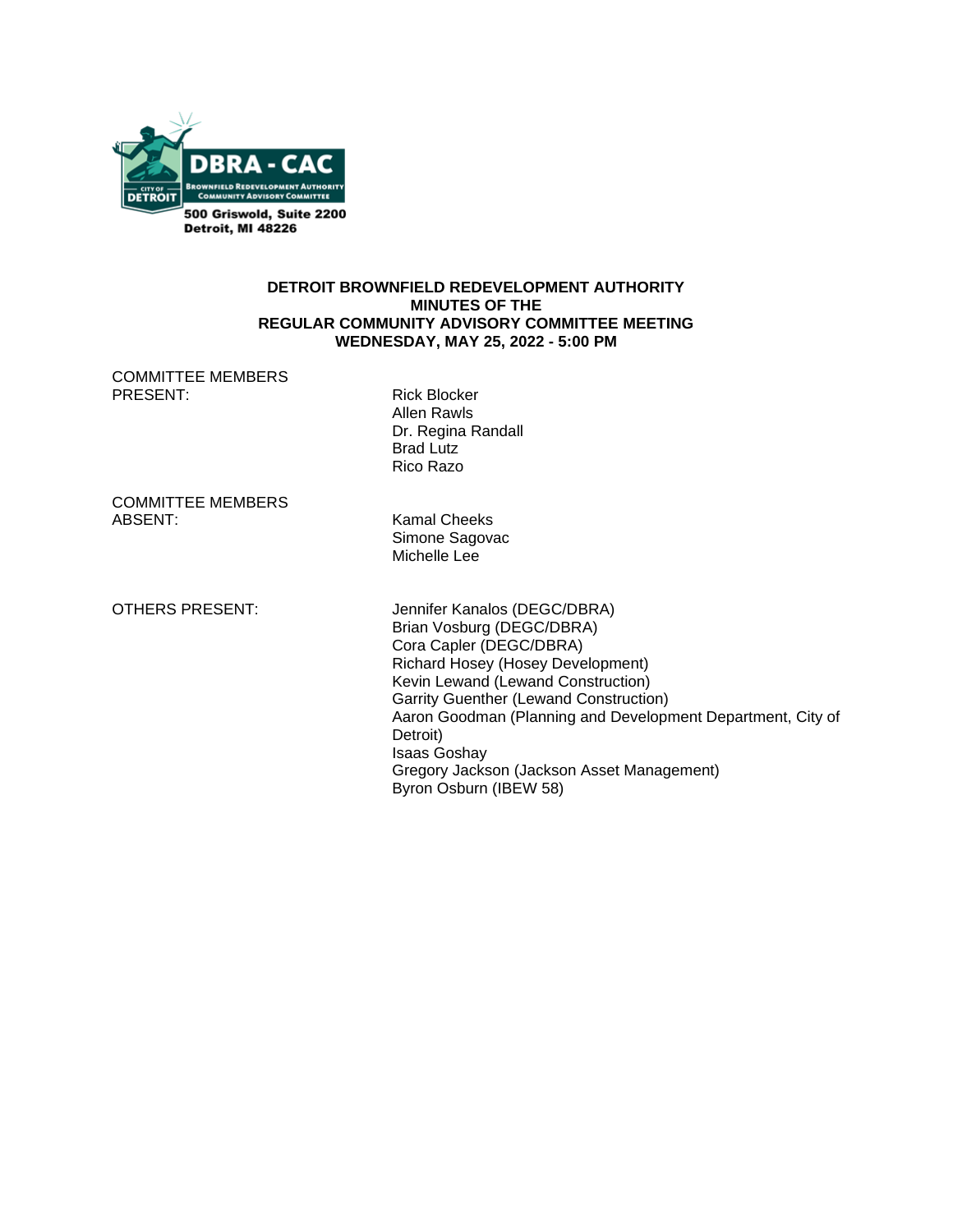

#### **Call to Order**

Mr. Lutz, Vice-Chairperson, called the meeting to order at 5:02 p.m.

Ms. Capler took a roll call of the CAC Members present.

### **General**

#### **Approval of Minutes**

Mr. Lutz called for approval of the minutes of the April 28, 2022 (resolution) DBRA-CAC meeting, as presented. The Committee took the following action:

Mr. Blocker made a motion approving the minutes of the April 28, 2022 meeting, as presented. Mr. Razo seconded the motion. A roll call vote was conducted with the following result: Ayes: Mr. Blocker, Mr. Lutz, Mr. Razo, Dr. Randall and Mr. Rawls Nays: None. DBRA-CAC Resolution Code 22-05-02-167 was approved.

#### **Projects**

**Brownfield Plan for the Former Fisher Body Plant Redevelopment Project at 6501 Hastings Street** Mr. Vosburg presented the Brownfield Plan for the Former Fisher Body Plant Redevelopment Project at 6501 Hastings Street.

#### Project Introduction

Fisher 21 Lofts, LLC is the project developer ("Developer"). The project includes the redevelopment the Property into approximately 600,000 total square feet of commercial and residential space as well as adjoining parking. The residential space will provide approximately 433 units on floors 2-6, totaling 275,300 square feet with the remaining space split between amenities for residents and commercial space on the first floor to be utilized by multiple tenants. The Project will include site improvements associated with parking, green space, and storm water management. It is currently anticipated that construction will begin around April 1, 2023 with the Project completed by March of 2025

The total investment is estimated to be \$137 million. The Developer is requesting \$24,881,300.00 in TIF reimbursement.

There will be approximately 350 temporary construction jobs and approximately 100 permanent jobs are expected to be created by the project.

#### Property Subject to the Plan

The eligible property (the "Property") consists of three (3) parcels (approximately 8 acres), bounded by Piquette Avenue to the north, St. Antoine Street to the west, Harper Avenue to the South (or North depending on the parcel), and Hastings Street to the east (or west depending on the parcel).

#### Basis of Eligibility

The Property is considered "eligible property" as defined by Act 381, Section 2 because (a) were previously utilized for an industrial, commercial or residential purpose; (b) are located within the City of Detroit, a qualified local governmental unit; and (c) were determined to be a "Facility" as defined by Act 381. or adjacent and contiguous to a parcel that has been determined to be a Facility as defined by Act 381.

Eligible Activities and Projected Costs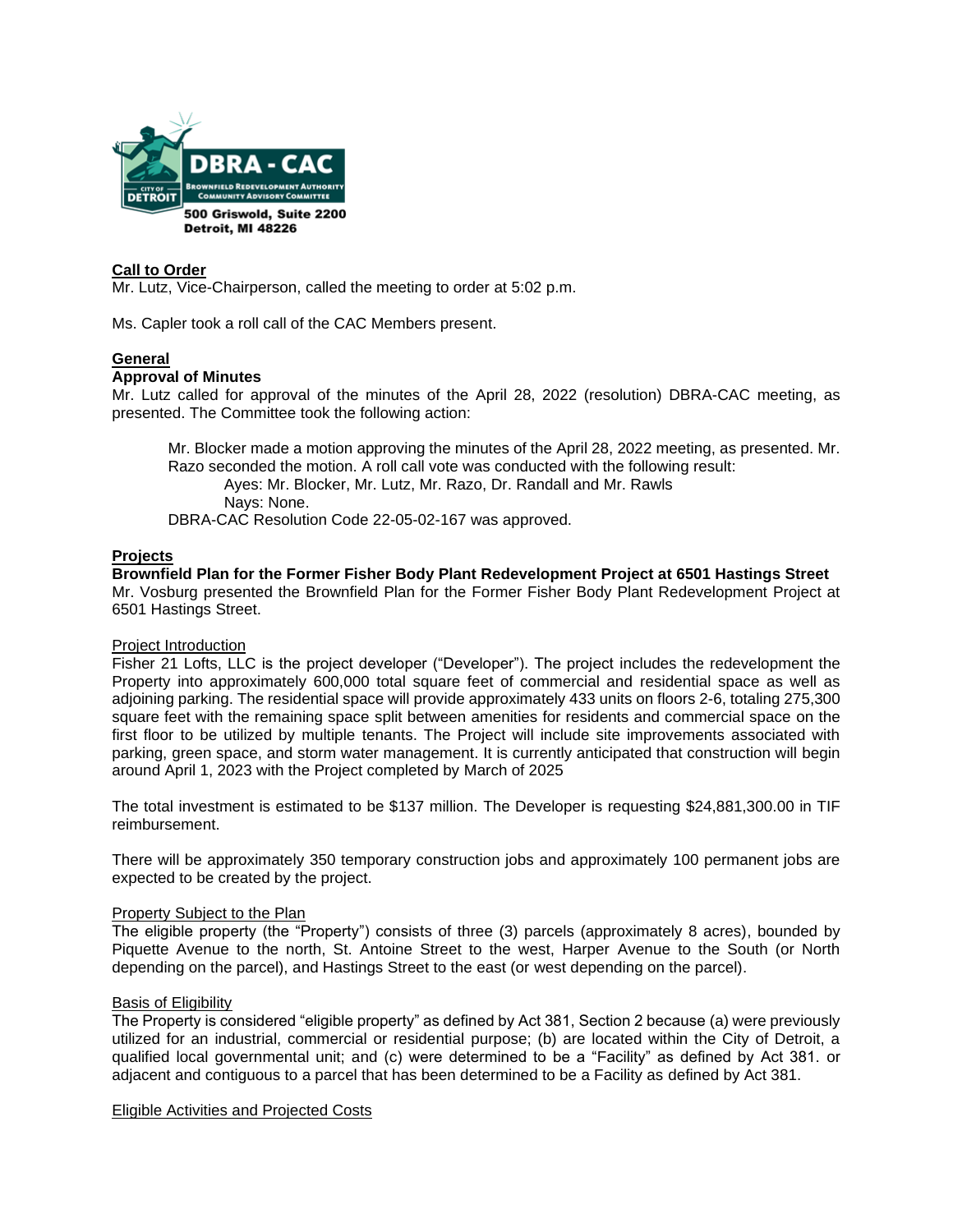The "eligible activities" that are intended to be carried out at the Property are considered "eligible activities" as defined by Sec 2 of Act 381, because they include department specific activities, demolition, lead and asbestos abatement, site preparation, infrastructure improvements, interest, and the development, preparation and implementation of a brownfield plan and Act 381 Work Plan. The eligible activities and budgeted costs are intended as part of the development of the Property and will be financed solely by the Developer. The Authority is not responsible for any costs of eligible activities and will incur no debt. The eligible activities are estimated to commence within 18 months of approval of the Plan and be completed within 3 years.

### Tax Increment Financing (TIF) Capture

The Developer desires to be reimbursed for the costs of eligible activities. Tax increment revenue generated by the Property will be captured by the DBRA and used to reimburse the cost of the eligible activities completed on the Property after approval of this Plan pursuant to the terms of a Reimbursement Agreement with the DBRA.

| <b>Baseline Environmental Assessment Activities</b> | \$103,300,00    |
|-----------------------------------------------------|-----------------|
| Department Specific Activities<br>2.                | \$2,130,000.00  |
| Demolition<br>3.                                    | \$2,570,000.00  |
| <b>Lead and Asbestos Abatement</b><br>4.            | \$5,110,000.00  |
| Site Preparation<br>5.                              | \$900,000.00    |
| Infrastructure Improvements<br>6.                   | \$5,150,000.00  |
| Brownfield Plan & Work Plan                         | \$30,000.00     |
| 8.<br>Contingency (15%)                             | \$2,379,000.00  |
| 9.<br>Interest                                      | \$6,509,000.00  |
| <b>Total Reimbursement to Developer</b>             | \$24,881,300.00 |
| 10. Authority Administrative Costs                  | \$4,652,240.00  |
| 11. State Brownfield Redevelopment Fund             | \$1,085,360.00  |
| 12. Local Brownfield Revolving Fund                 | \$760,085.00    |
| <b>TOTAL Estimated Costs</b>                        | \$31,378,985.00 |

#### **COSTS TO BE REIMBURSED WITH TIF**

The actual cost of those eligible activities encompassed by this Plan that will qualify for reimbursement from tax increment revenues of the DBRA from the Property shall be governed by the terms of the Reimbursement Agreement.

#### Other Incentives

The Developer is seeking additional incentives, which will include local and/or state approval of an Obsolete Property Rehabilitation Act (PA 146) and Neighborhood Enterprise Zone (PA 147) Tax Abatements.

Attached for the CAC's review and approval were three (3) resolutions: 1.) a resolution supporting the Plan in the event the Committee does not deem it necessary to conduct a CAC public hearing and 2.) a resolution authorizing a public hearing in the project area and 3.) a resolution authorizing a public hearing in the project area and to appoint up to two special CAC members. The public hearing may be held jointly with any public hearing conducted by the Detroit Brownfield Redevelopment Authority.

Mr. Hosey introduced the members of the development team and stated that they were available to answer any questions the Committee Members may have.

Mr. Blocker asked in light of the history of the Property, how comfortable the Developer is in the environmental assessments that have been conducted to represent the amount of contamination present on the Property. Mr. Hosey stated that the contamination present on the Property was the first focus of the Developer when starting to work on the project and that there has been some remediation work performed on the Property in the past by the Environmental Protection Agency (EPA) and that the contamination present on the Property today to be abated consists of mostly lead and asbestos and that the Developer is planning on installing an active vapor mitigation system. Mr. Hosey added that the building is structurally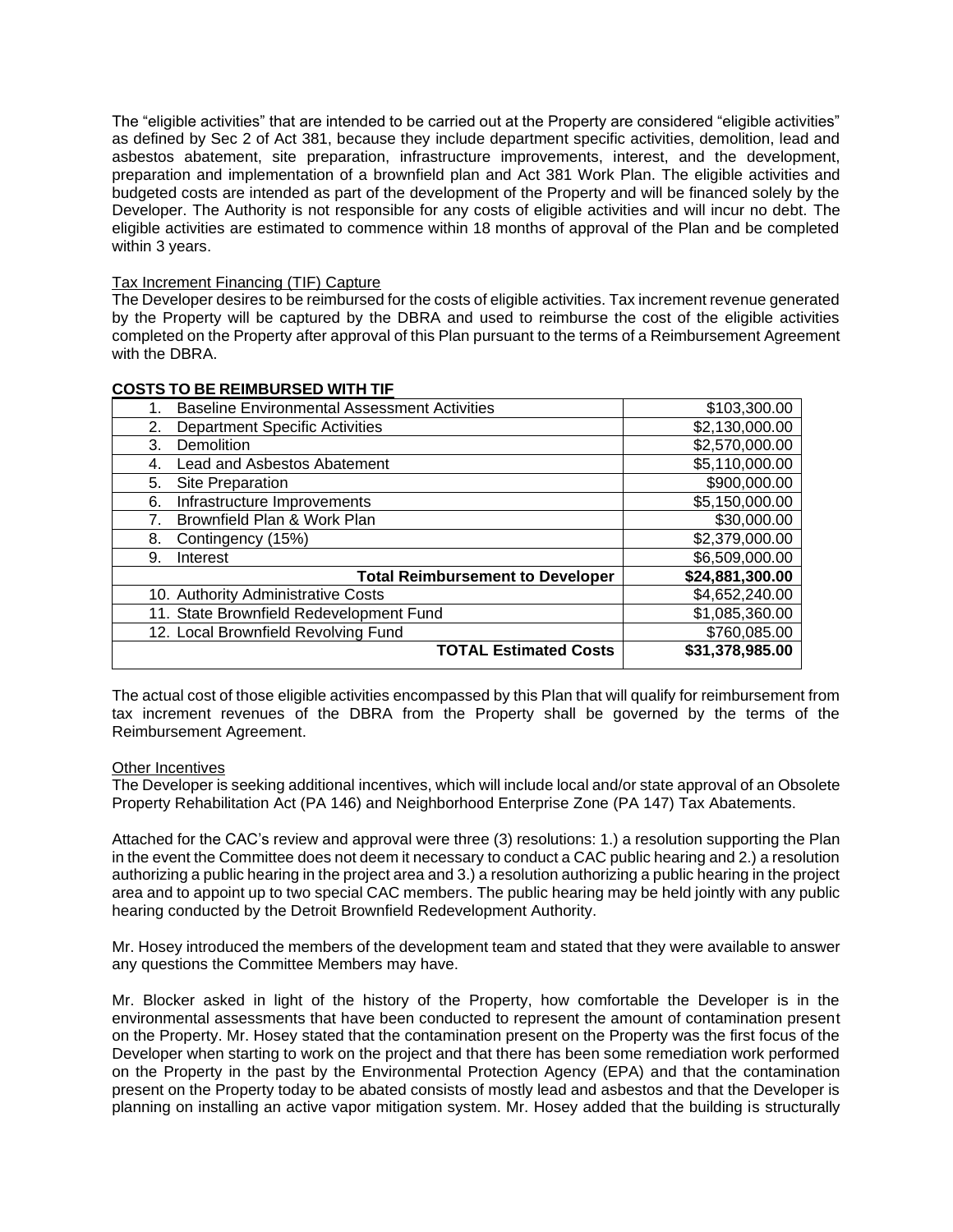sound and worth saving and renovating as opposed to demolishing the structure which the City has wanted to do in the past.

Mr. Rawls stated that the is familiar with the area surrounding Property and asked what the broader plans are for the area as far as development. Mr. Hosey stated that there are a few other residential developments in the works and under construction near the Property as well as some mixed-use projects making it a more residential area in the future with some renovated office buildings and that the Fisher Body Plant redevelopment should be a catalyst for further development in the area.

Mr. Rawls asked if there are significant upgrades needed to the existing infrastructure to get utilities to the Property. Mr. Hosey stated that Developer has been working with its engineer, General Contractor, DTE Energy, the Department of Public Works, and the Building Safety Engineering and Environment Department regarding the utility infrastructure on the Property and that the existing infrastructure is sufficient for the new development. Mr. Lewand stated that the Developer has had several meetings with DTE Energy regarding the project and that the Property was designed for a higher amount of power than what is currently being used on the Property, which is also the case for water and sewerage, that MDOT is planning on some road and bridge projects in the area near the Property and the Developer has been in contact with them regarding impacts on the project, and that a traffic study has been conducted and showed that the increase in traffic that will come as a result of the project will still be below what the original use of the Property generated.

Mr. Rawls stated that the Developer should work with the Detroit Water and Sewerage Department to ensure that there is adequate water flow to and from the Property.

Mr. Rawls asked for more information on the development team for the project. Mr. Hosey stated that the development team consists of a General Contractor that is a joint venture between Lewand Construction and Jackson Asset Management, the architect is McIntosh Poris,

Mr. Blocker asked for more information on the Developer's hiring plan for contractors for the project. Mr. Hosey stated that there will be approximately 350 temporary construction jobs created as a result of the project and that the Developer is connecting with Detroit at Work to start laying out the process for hiring Detroit residents for the project. Additionally the Developer will be purchasing materials for Detroit headquartered contractors on the project as well as backing the lines of credit for the contractors and will be using its own capital to pay the contractors to assist with the employee costs of the contractors. DEGC will be hosting a meet and greet with contractors for the project as well.

Mr. Razo asked if union labor will be utilized for the construction of the project. Mr. Hosey stated that the Developer is open to using union labor for the project, but its main focus is on employing Detroit residents and using Detroit-based contractors but that it is a good opportunity for union workers.

Mr. Razo asked since the Property is located in an area that is not heavily residential, what has been the focus of the Neighborhood Advisory Council (NAC) at the Community Benefits Ordinance (CBO) meetings. Mr. Hosey stated that the NAC has been mainly focused on the impacts of the construction of the project including any environmental impacts, the focus on hiring Detroit residents and paying a living wage, some nonprofit organizations in the area they would like supported, and the possibility of having a farmer's market on the Property periodically.

Mr. Lutz asked for more information on the new residential units including the anticipated rental rates. Mr. Hosey stated that twenty percent of the residential units will be available at 80% of the Area Median Income (AMI) and the affordable units will be made up of studios, one-bedroom and two-bedroom units.

Mr. Lutz asked if there will be any differences between the market rate units and the affordable units. Mr. Hosey stated that there will be no differences between the market rate units and the affordable units and that the affordable units will be distributed throughout the building.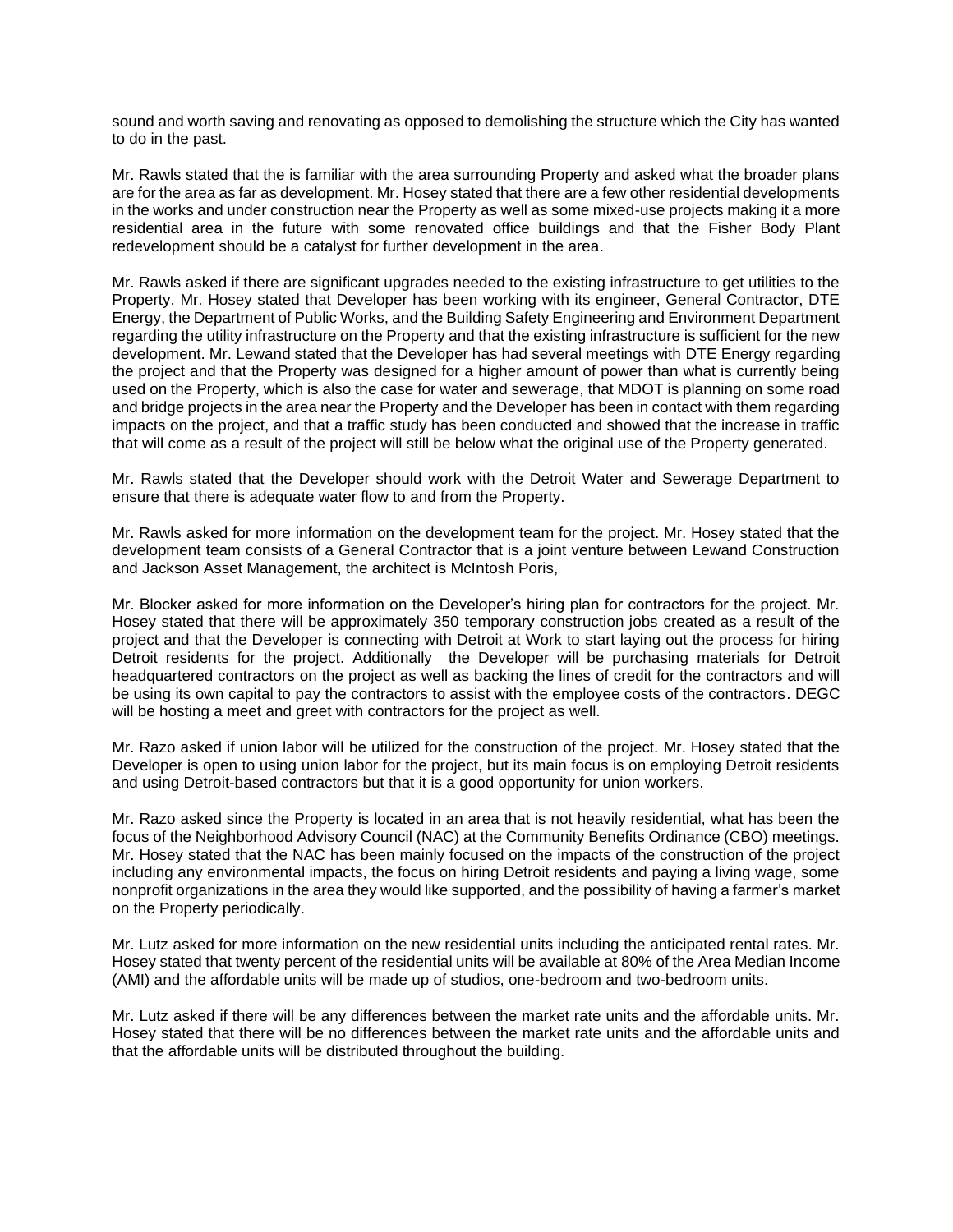Mr. Lutz asked if there will be any public amenities included in the project. Mr. Hosey stated that there will be a public gathering space outside of the future market and that the other amenities included in the project will be for the future residents.

Mr. Lutz stated that he is excited for the project and is pleased that it is an adaptive reuse of an existing historic structure as opposed to its demolition, and that he commends the development team for moving forward with this project.

Dr. Randall asked for the price range for the residential units. Mr. Hosey stated that the affordable residential units will be approximately \$1,254 for the studio units, \$1,343 for the one-bedroom units, and \$1,612 for the two-bedroom units.

Mr. Hosey has stated that the DBRA Staff has been very helpful throughout the approval process and thanked the CAC for its consideration and recommendation.

Mr. Lutz called for a motion regarding the Brownfield Plan for the Former Fisher Body Plant Redevelopment Project at 6501 Hastings Street, as presented.

Mr. Rawls made a motion to recommend approval of the Brownfield Plan for the Former Fisher Body Plant Redevelopment Project at 6501 Hastings Street without a CAC public hearing and without appointing special members. Mr. Razo seconded the motion. A roll call vote was conducted with the following result:

Ayes: Mr. Blocker, Mr. Lutz, Mr. Razo, Dr. Randall and Mr. Rawls Nays: None.

DBRA-CAC Resolution Code 22-05-309-01 was approved.

#### **Administrative**

#### **Schedule of DBRA-CAC Meetings for FY 2022-23**

Ms. Kanalos presented the Schedule of DBRA-CAC Meetings for FY 2022-23 to the CAC.

Attached, for the CAC's review and approval, were the dates of DBRA-CAC meetings scheduled for FY 2022-2023.

Dr. Randall asked why the CAC Members are expected to attend the meetings in person. Ms. Kanalos stated that the Open Meetings Act (OMA) had been modified to allow for member attendance online and that that modification expired December 31, 2021 making attendance in person required for members but that members of the public are encouraged to attend virtually.

Mr. Lutz called for a motion to approve the Schedule of DBRA-CAC meetings for FY 2022-23, as presented.

Mr. Lutz made a motion to approve the Schedule of DBRA-CAC meetings for FY 2022-23, as presented. Mr. Rawls seconded the motion.

DBRA-CAC Resolution Code 22-05-01-53 was approved.

#### **Election of the Ninth DBRA-CAC Member**

Ms. Kanalos presented the Election of the Ninth DBRA-CAC Member to the CAC.

With the June 30, 2022 expiration of the term of office of Mr. Allen Rawls, there is a need for reappointment or appointment of the person to fill this position for a term to expire June 30, 2023.

Mr. Rawls stated that he will be moving to Florida toward the end of 2022 and that once he moves, he will no longer be able to serve as a member of the CAC but until then he is willing to continue to serve as a CAC member.

Ms. Kanalos stated that if any of the CAC members know of a Detroit resident that would be willing to serve as a CAC member to please forward their contact information to the DBRA Staff.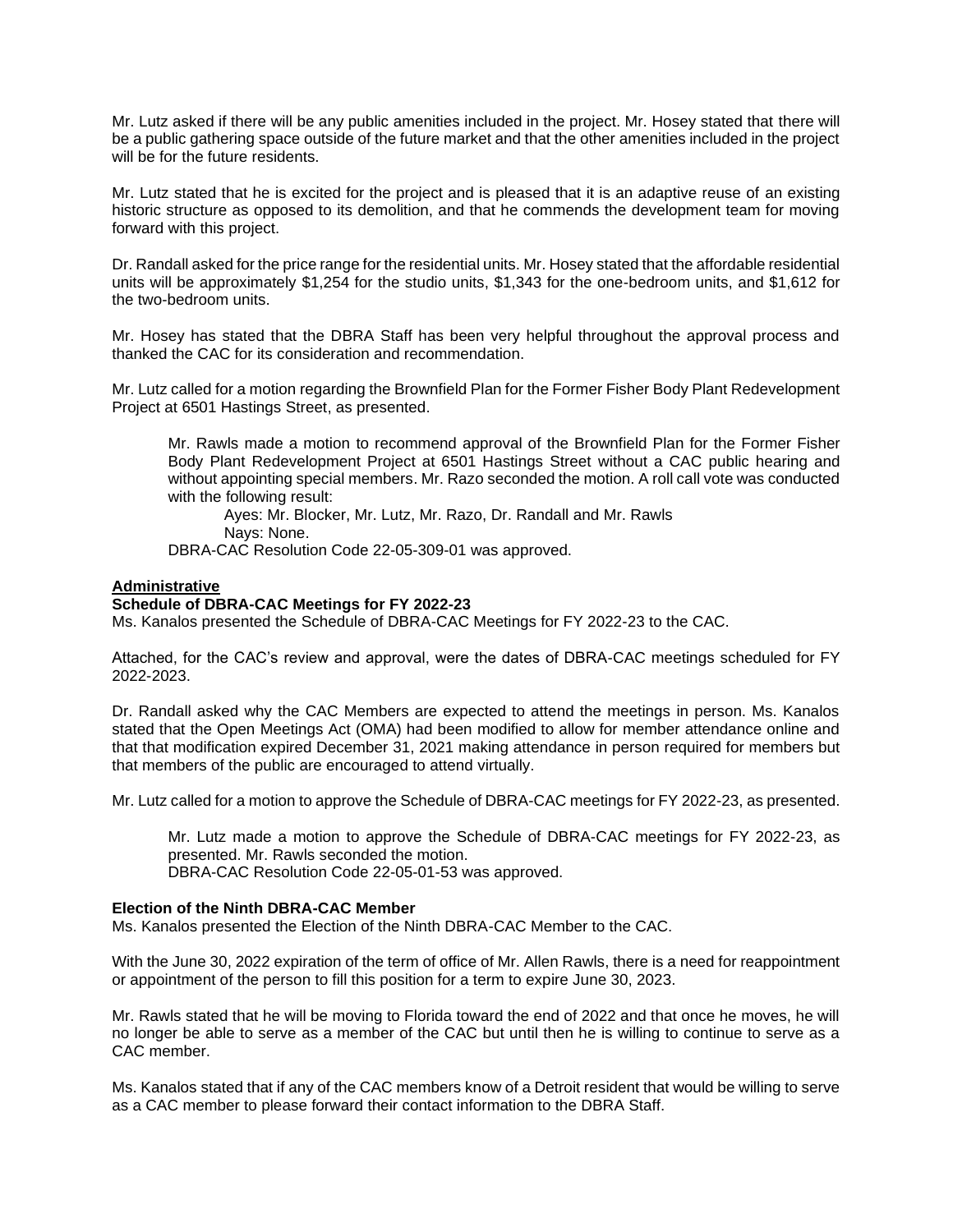Mr. Lutz called for a motion to approve the election of Mr. Rawls as the Ninth DBRA-CAC Member.

Mr. Lutz made a motion to approve the election of Mr. Rawls as the Ninth DBRA-CAC Member. Mr. Rawls seconded the motion. DBRA-CAC Resolution Code 22-05-01-54 was approved.

#### **Election of CAC Officers FY 2022-23**

Ms. Kanalos presented the Election of CAC Officers FY 2022-23 to the CAC.

The Brownfield Redevelopment Financing Act 381, Public Acts of Michigan Act 1996, as amended, states that the Officers of the Board of Directors shall be elected annually.

The current DBRA CAC officer positions are as follows:

Kamal Cheeks-Chairperson Bradley Lutz-Vice Chairperson Allen Rawls-Secretary Rico Razo-Treasurer

DBRA staff proposed that the CAC Chair open the floor to nominations, followed by a vote of the CAC members.

Mr. Razo made a motion to nominate Mr. Cheeks for the position of Chairperson, Mr. Lutz for the position of Vice-Chairperson, Mr. Rawls for the position of Secretary, and Mr. Razo for the position of Treasurer. Mr. Rawls seconded the motion DBRA-CAC Resolution Code 22-05-01-55 was approved.

#### **Other**

None.

#### **Public Comment**

Mr. Byron Osburn introduced himself to the CAC and stated that he is a Detroit resident of District 5, block club president, precinct delegate and union advocate, and thanked the CAC for its due diligence on the project.

# **Adjournment**

Citing no further business, on a motion by Mr. Blocker, seconded by Mr. Razo, Mr. Lutz adjourned the meeting at 5:45 pm.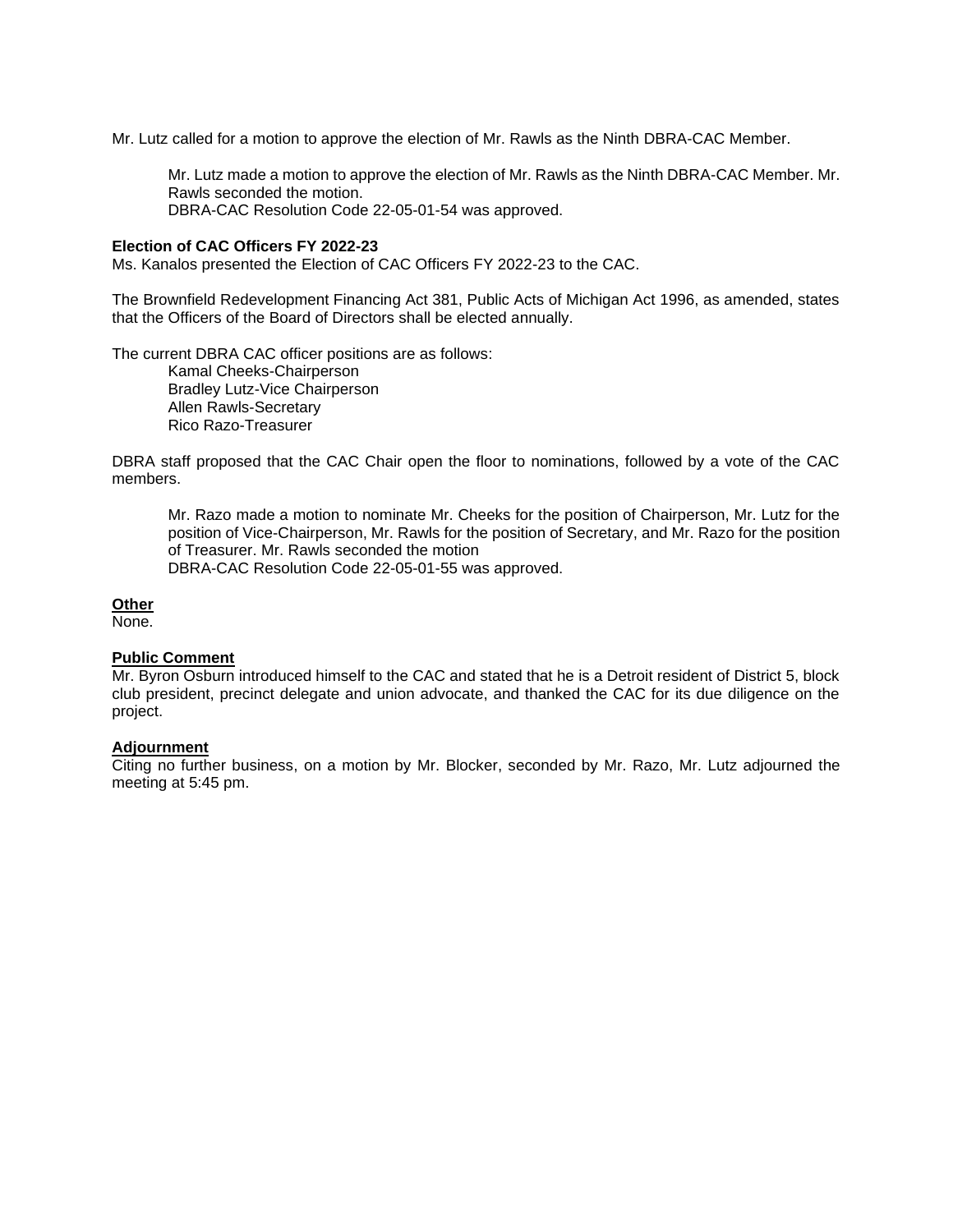

# **CODE DBRA CAC 22-05-02-167**

## **APPROVAL OF MINUTES OF APRIL 28, 2022**

RESOLVED, that the minutes of the special meeting of April 28, 2022 are hereby approved and all actions taken by the members present at such meeting, as set forth in such minutes, are hereby in all respects ratified and approved as actions of the Community Advisory Committee of the Detroit Brownfield Redevelopment Authority.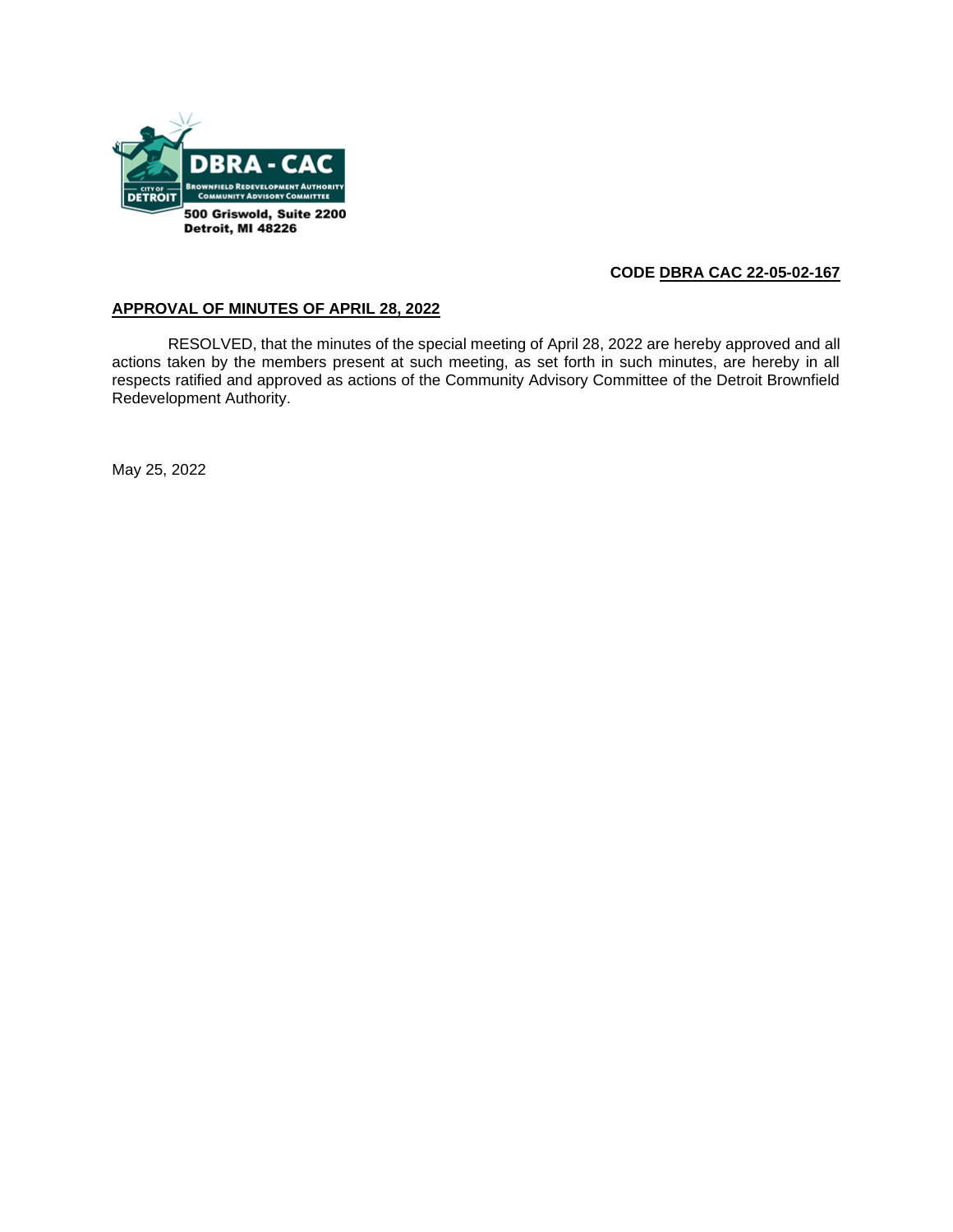

# **CODE DBRA-CAC 22-05-309-01**

#### **FORMER FISHER BODY PLANT REDEVELOPMENT PROJECT AT 6501 HASTINGS STREET BROWNFIELD REDEVELOPMENT PLAN**

WHEREAS, pursuant to 381 PA 1996, as amended ("Act 381"), the City of Detroit Brownfield Redevelopment Authority (the "DBRA") has been established by resolution of the City Council of the City of Detroit (the "City") for the purpose of promoting the revitalization of environmentally distressed areas in the City; and

WHEREAS, under Act 381, the DBRA is authorized to develop and propose for adoption by City Council a brownfield plan for one or more parcels of eligible property; and

WHEREAS, pursuant to the resolution establishing the DBRA and the bylaws of the DBRA, the DBRA has submitted the proposed **Brownfield Plan for Former Fisher Body Plant Redevelopment Project at 6501 Hastings Street Project** (the "Plan") to the Community Advisory Committee for consideration and comment; and

WHEREAS, the Community Advisory Committee, at its May 25, 2022 meeting, received, evaluated and considered the proposed Plan; and

WHEREAS, in accordance with the provisions of the resolution establishing the DBRA and the bylaws of the DBRA, the Community Advisory Committee desires to make recommendations to the DBRA and the Detroit City Council on the proposed Plan.

NOW, THEREFORE, BE IT RESOLVED AS FOLLOWS:

- 1. After consideration of the proposed Plan, the Community Advisory Committee makes the following comment and recommendations on the proposed Plan:
	- a. The Community Advisory Committee has determined that it is appropriate for the achievement of the purposes of Act 381 of the DBRA to adopt a Brownfield Plan for the **Former Fisher Body Plant Redevelopment Project at 6501 Hastings Street Brownfield Redevelopment Project**.
	- b. The Community Advisory Committee recommends support of the proposed Plan presented to it.
- 2. The Chairperson of the Community Advisory Committee is authorized and directed to transmit a copy of this Resolution and the minutes of the public hearing on the proposed Plan and of the meeting at which this Resolution was adopted to the DBRA and the Detroit City Council as the report of the findings and recommendations of the Community Advisory Committee on the proposed Plan.
- 3. All resolutions and parts of resolutions insofar as they conflict with the provisions of this resolution are rescinded.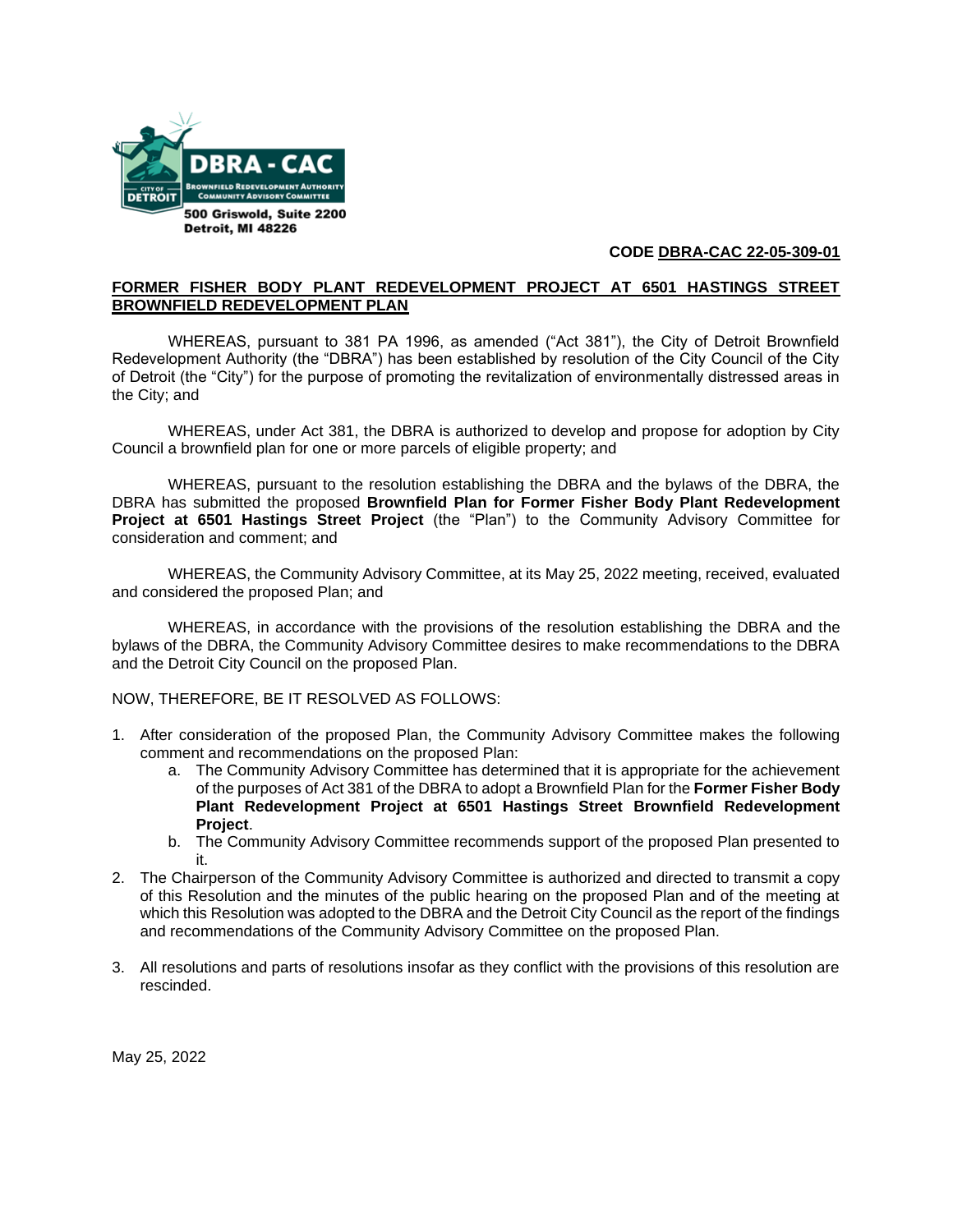

# **CODE DBRA-CAC 22-05-01-53**

#### **ADMINISTRATION: SCHEDULE OF DBRA-CAC MEETINGS FOR FY 2022-2023**

RESOLVED, that the Detroit Brownfield Redevelopment Authority Community Advisory Committee ("the DBRA-CAC") hereby adopts the following as its schedule for regular meetings for fiscal year 2022- 2023. Unless otherwise indicated or posted, such meetings will be held on the **second and fourth Wednesday** of each month at **5:00 PM** in the offices of the Detroit Economic Growth Corporation, 500 Griswold Street, Suite 2200, as follows:

#### **2022 2023**

July 13, 2022 January 11, 2023 August 10, 2022 February 8, 2023 August 24, 2022 February 22, 2023 September 14, 2022 March 8, 2023 September 28, 2022 March 22, 2023 October 12, 2022 April 12, 2023 October 26, 2022 April 26, 2023 November 9, 2022 May 10, 2023 November 16, 2022\* May 24, 2023 December 7, 2022\* June 14, 2023 December 14, 2022\* June 28, 2023

January 25, 2023

\*Due to a holiday, this meeting date varies from the regular schedule.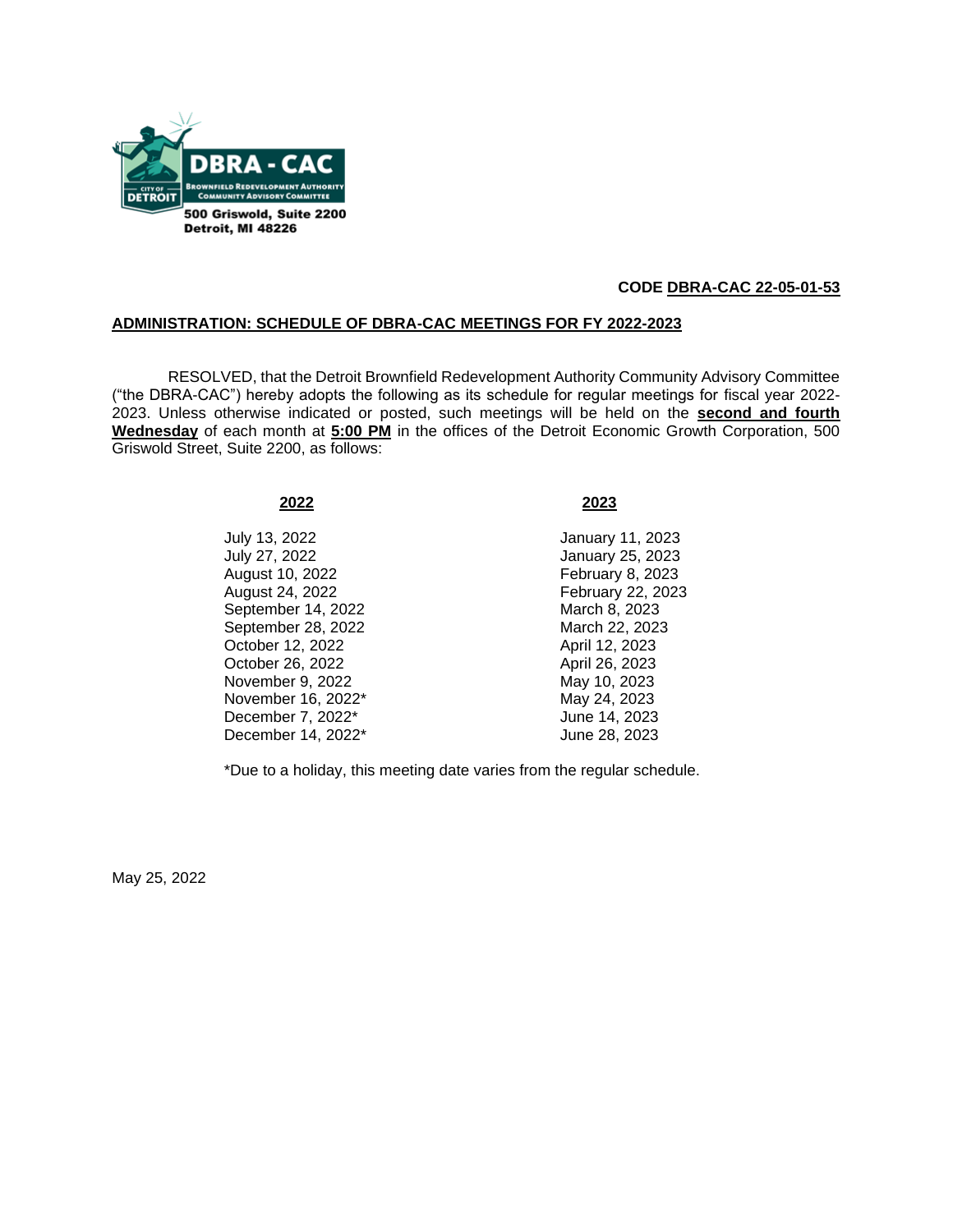

# **DBRA-CAC CODE 22-05-01-54**

# **ADMINISTRATION: REAPPOINTMENT/APPOINTMENT OF NINTH CAC MEMBER**

RESOLVED, that Allen Rawls is hereby reappointed/appointed as a DBRA Community Advisory Committee member for a term to expire June 30, 2023.